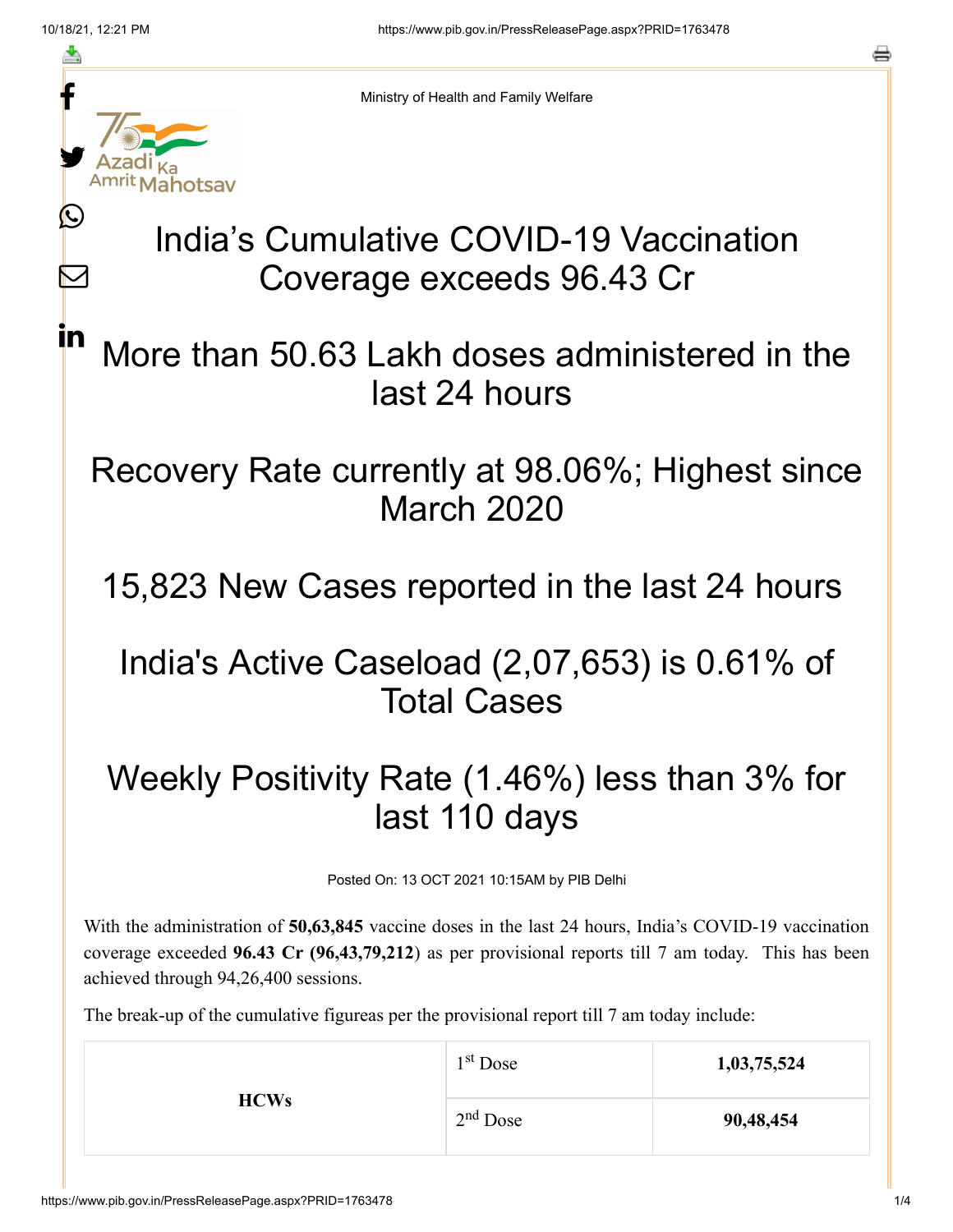| f                                | 1 <sup>st</sup> Dose | 1,83,59,830     |
|----------------------------------|----------------------|-----------------|
| <b>FLWs</b><br>$\mathbf{\Omega}$ | $2nd$ Dose           | 1,54,29,462     |
|                                  | $1st$ Dose           | 38,88,20,662    |
| Age Group 18-44 years            | $2nd$ Dose           | 10,57,49,264    |
|                                  | $1st$ Dose           | 16,66,74,343    |
| in<br>Age Group 45-59 years      | $2nd$ Dose           | 8,44,42,796     |
|                                  | 1 <sup>st</sup> Dose | 10,51,47,025    |
| Over 60 years                    | $2nd$ Dose           | 6,03,31,852     |
| <b>Total</b>                     |                      | 96, 43, 79, 212 |

The recovery of **22,844** patients in the last 24 hours has increased the cumulative tally of recovered patients (since the beginning of the pandemic) to **3,33,42,901.**

Consequently, India's recovery rate stands at **98.06%**. Recovery Rate is currently at its highest peak since March 2020.



#### https://www.pib.gov.in/PressReleasePage.aspx?PRID=1763478 2/4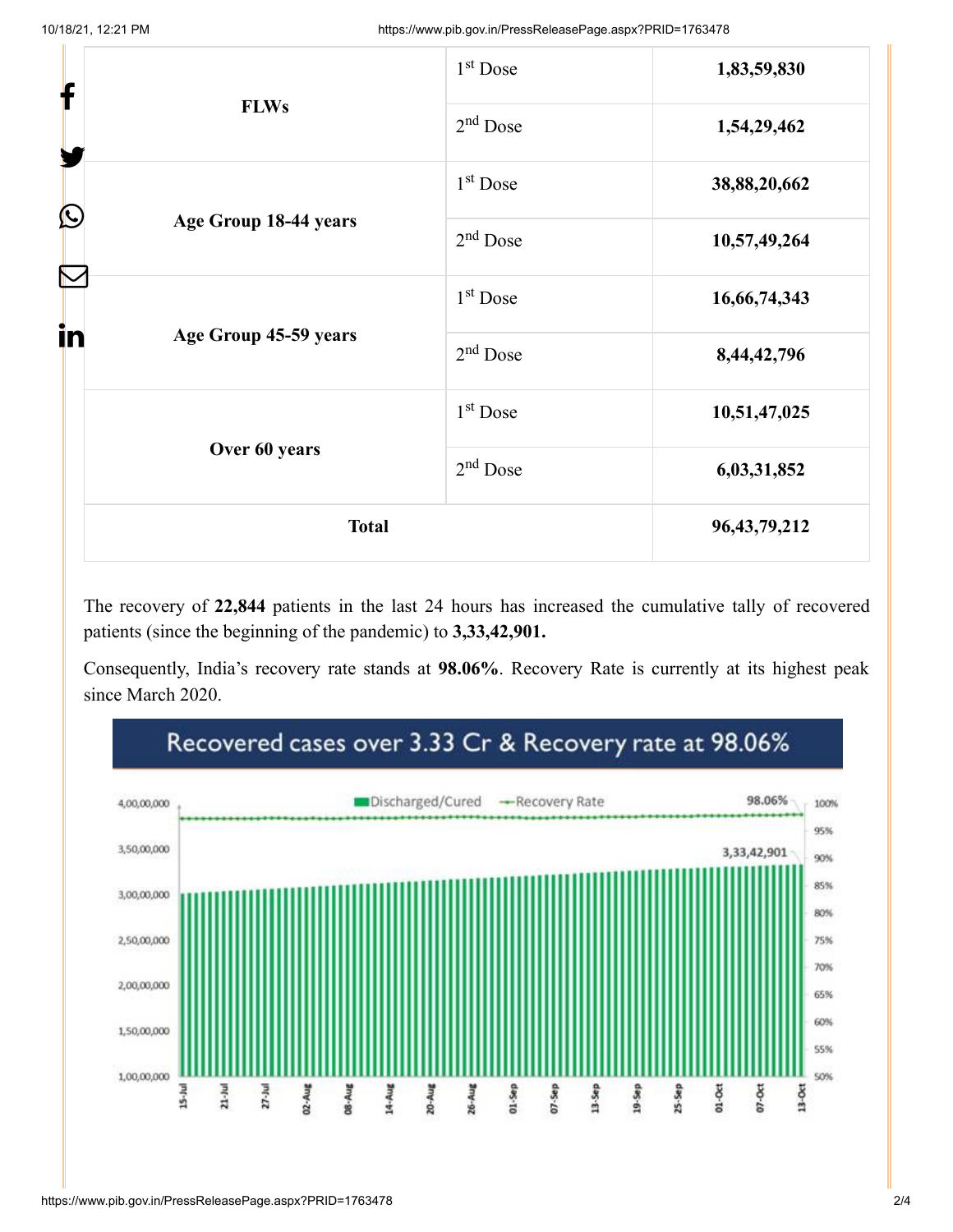Sustained and collaborative efforts by the Centre and the States/UTs continue the trend of less than 50,000 Daily New Cases that is being reported for 108 consecutive days now. f

**15,823 new cases** were reported in the last 24 hours.



The Active Caseload is presently **2,07,653,** which is the **lowest in 214 days.**Active cases presently constitute **0.61%** of the country's total Positive Cases.



The testing capacity across the country continues to be expanded. The last 24 hours saw a total of 13,25,399 tests being conducted. India has so far conducted over **58.63 Cr (58,63,63,442**) cumulative tests.